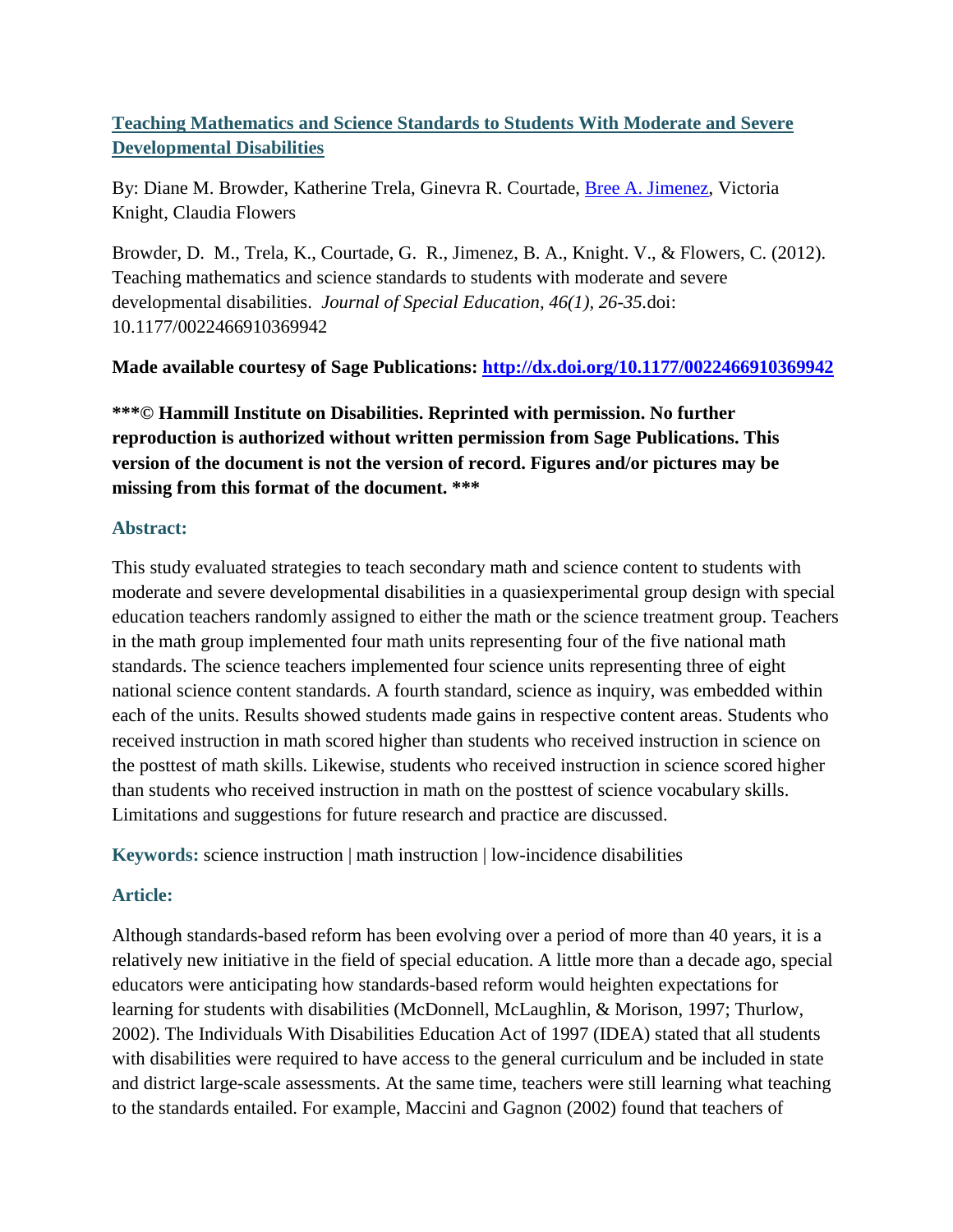students with learning and behavioral disabilities were not familiar with standards in mathematics and mostly taught basic skills versus algebra and geometry. Teachers of students with severe disabilities were not sure teaching the general curriculum was relevant for this population (Agran, Alper, & Wehmeyer, 2002). The reauthorization of the Elementary and Secondary Education Act, the No Child Left Behind Act of 2001 (NCLB, 2002), reinforced the inclusion of students with disabilities in standards-based reform as these students were identified as a subgroup to be measured for adequate yearly progress in third through eighth grade. Students with significant cognitive disabilities, who had begun participating in alternate assessments after IDEA, now "counted" in school accountability. NCLB (2002) also promoted the use of "evidence-based practices," which are interventions that have research support.

Unfortunately, educators have had few models for teaching students with moderate and severe developmental disabilities content that links to state standards, especially for mathematics and science. A perusal of the major textbooks on educating students with severe disabilities reveals minimal information on teaching science and mathematics beside health, weather, money, and measurement (Browder, 2000; Cipani & Spooner, 1994; Falvey, 1986; Ryndak & Alper, 2002; Snell & Brown, 2006; Westling & Fox, 2004). Similarly, there is almost no research on interventions in these areas. Although Browder, Spooner, Ahlgrim-Delzell, Wakeman, and Harris (2008) found 68 studies of mathematics in their comprehensive review, most focused on numbers and operations or money management and only a few focused on the other standards of mathematics identified by the National Council of Teachers of Mathematics (NCTM, 2002). Courtade, Spooner, and Browder (2007) found a limited number of studies with science content. A search of the literature using key terms from the National Science Education Standards (NSESs; National Research Council [NRC], 1996) revealed 11 studies in which science content (i.e., weather words, first aid skills, relative position) was taught to this population.

Although the research on teaching mathematics and science to students with moderate and severe developmental disabilities is limited in both quantity and scope, it does offer guidance that effective instruction should occur within a meaningful activity and provide systematic prompting and feedback. In a review of science, Spooner, Knight, Browder, Jimenez, and DiBiase (2010) identified systematic instruction intervention packages (the use of task analysis and time delay in particular) to be evidence-based practices for students with moderate and severe disabilities. In two recent studies, researchers demonstrated that a systematic instruction treatment package including task analysis can be applied to mathematics and science content. In the first, Jimenez, Browder, and Courtade (2008) taught high school students with moderate developmental disabilities to utilize a 9-step algebra task analysis to complete a functional task. Students were able to successfully complete the math equation and solve for *x*. In the second, Courtade, Browder, Spooner, and DiBiase (2010) taught secondary-level special education teachers to implement a 12-step task analysis to instruct students with moderate developmental disabilities to complete guided-inquiry-based science lessons. Both of these single-subject studies provide a foundation for the current research by illustrating how to provide step-by-step task analytic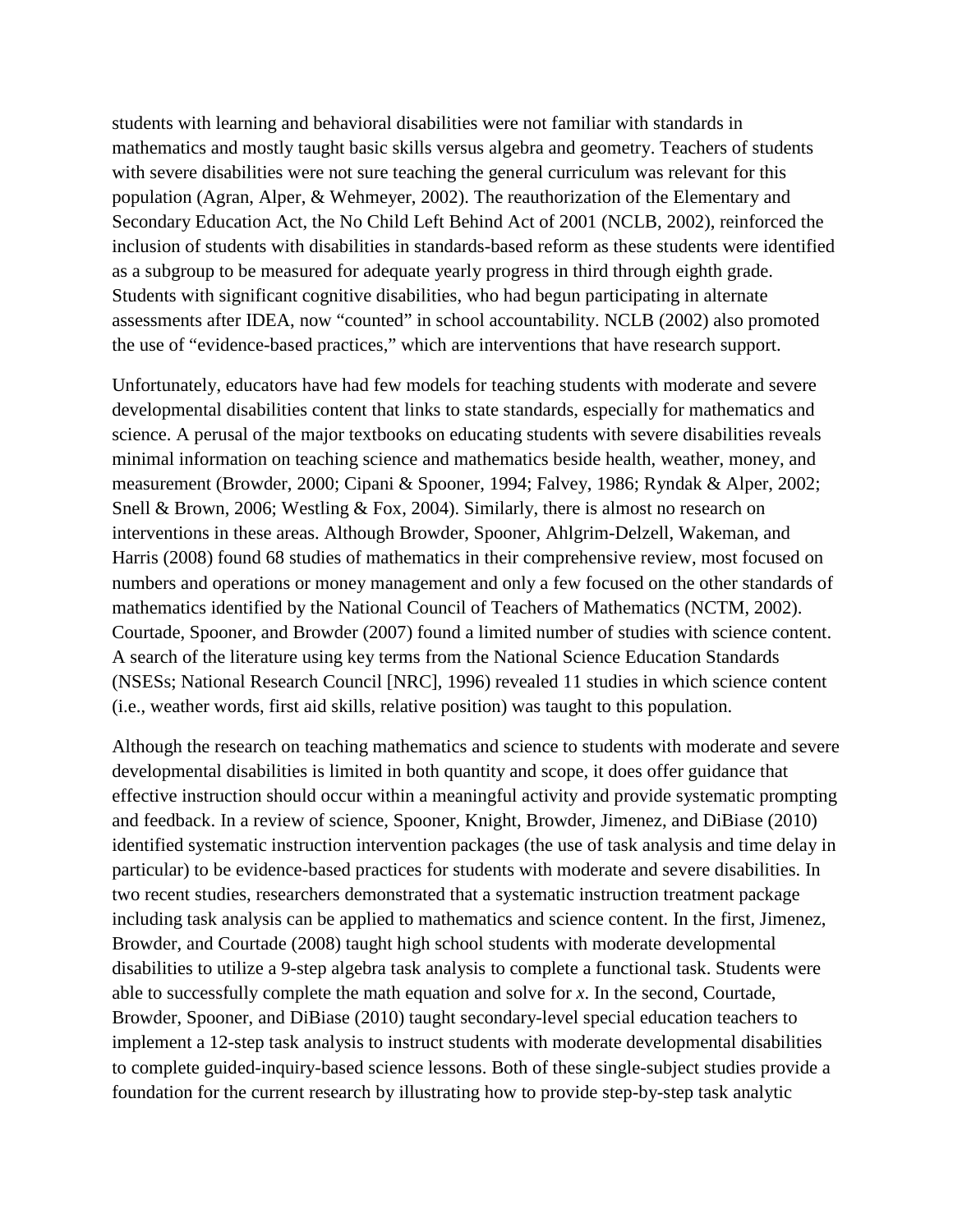instruction of general curriculum content. What these preliminary studies do not address is whether this task analytic approach can be applied to multiple academic skills in a school year in math and science.

The purpose of the current study was to evaluate mathematics and science interventions that linked to general curriculum content. Because the goal was to demonstrate that a general approach could be used across a wide array of content, one skill set in four standards in mathematics and one skill set in four standards of science were chosen. For experimental control and to phase in teachers beginning a major new curricular endeavor, teachers were randomly assigned to implement either the mathematics or the science intervention.

For math, a literacy-based approach was used that embedded math problems in a story context. Literature in math education suggests that stories can provide a schema for students to organize facts (Anderson, Spiro, & Anderson, 1978; Zambo, 2005). In addition, stories may provide a meaningful context to apply math facts and problems to typical situations in a student's life (Pugalee, 2004). Finally, the process of following a story to solve a math problem can have the added benefit of students practicing literacy skills such as scanning text to identify facts and comprehending the problem to be solved. Research on using read alouds of adapted novels for middle school students provided the framework for how each math story would be presented (Browder, Trela, & Jimenez, 2007). Instead of novels, adapted math stories were developed to be read aloud with the participants.

For science, an inquiry-based approach was used. The NSESs recommend the use of inquirybased instruction for all students to learn about science in the way it actually works (NRC, 1996). A planning heuristic developed by Magnusson and Palincsar (1995) defined phases of inquiry to include having students (a) engage with materials, (b) investigate, (c) describe relationships, (d) construct explanations, and (e) report findings. The earlier work of Courtade et al. (2010) was used for translating these phases into a 12-step task analysis. Science vocabulary was also taught and tested.

## **Method**

## *Participants and Setting*

The study was conducted in a large urban school system in the southeastern United States. The intervention was conducted by special education teachers in self-contained classrooms where the students received all of their math and science instruction. Participants were identified by recruiting middle and high school special education teachers of the target population and asking them to nominate three to four students who met the following eligibility criteria: (a) full-scale IQ less than 55, (b) adequate vision and hearing to interact with the materials, (c) ability to communicate verbally or with an augmentative communication system, and (d) consistent attendance (absent fewer than two times per month). Ten teachers were recruited, and they then selected up to three to four students each. In the informed consent process, the randomized trials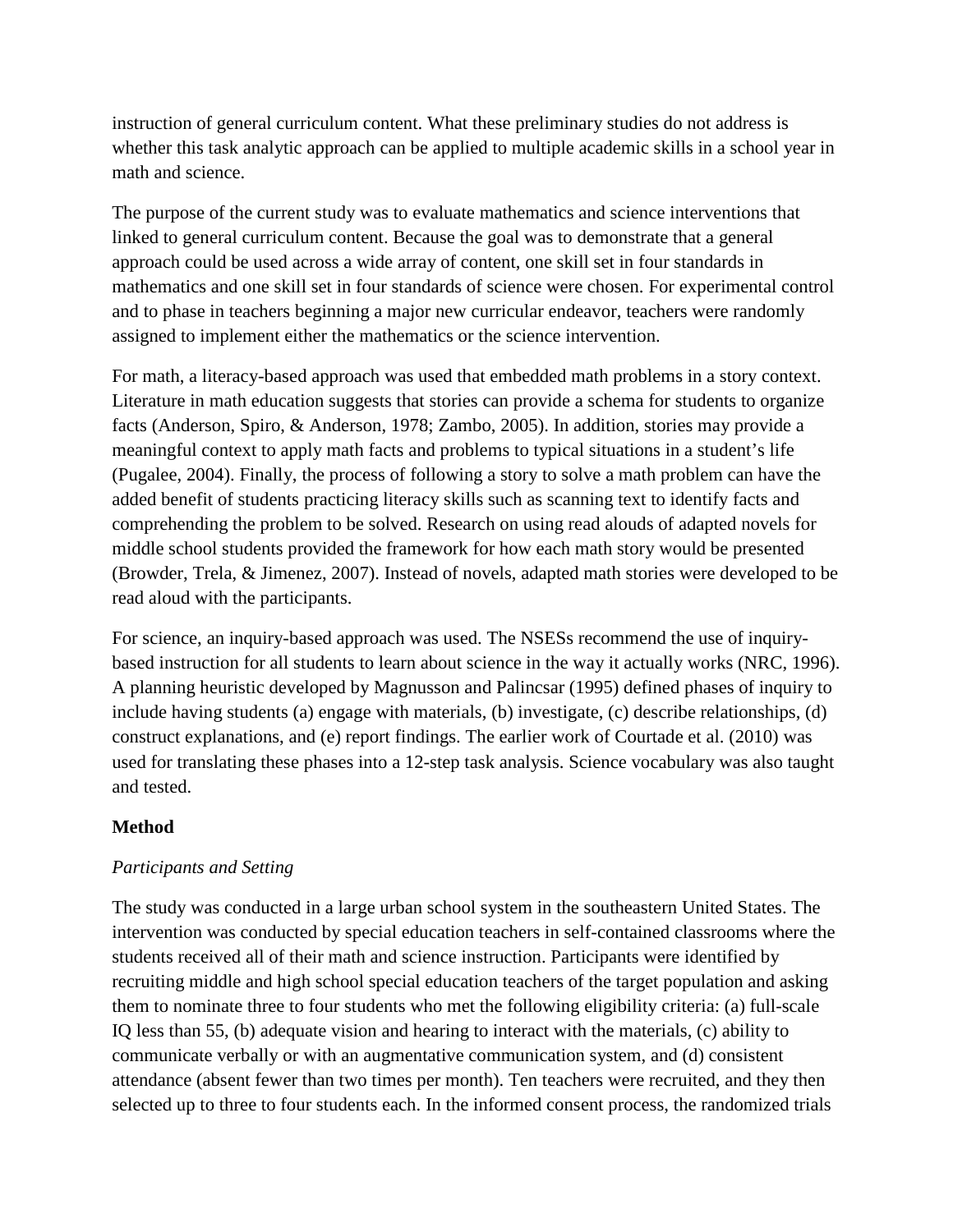design was explained and teachers agreed to participate in either the mathematics or the science intervention depending on the outcome of a random drawing of their names. Consent was also obtained for students to participate in either an experimental mathematics or science intervention and to be assessed on both. Students continued to receive whatever additional instruction was specified by their individualized education programs.

Teachers. The teachers conducted either the math or the science research intervention. The five teachers for math had a mean of 6 years teaching experience with a range of 2 to 17 years. The five teachers for science had a mean of 7 years teaching experience with a range of 2 to 18 years. Teachers in both groups were considered "highly qualified," as all had the state's licensure to teach students with moderate and severe developmental disabilities in Grades K–12. All teachers were female; one science teacher was African American, and the rest were Caucasian. One of the math teachers and none of the science teachers held a master's degree in special education. None of the teachers were licensed to teach mathematics or science, which was not required at the time of the study for teachers of students who participated in alternate assessment based on alternate achievement standards. Also, none of the teachers had taken any specific coursework in science or mathematics prior to this study. Based on licensure, years of experience, and level of degree, the two groups of teachers were considered comparable.

Students. Most of the participating students were included for lunch and specials but received all of their content instruction in self-contained special education classrooms. There were a total of 16 students in the math group. The students ranged in age from 14 to 20 years with a mean of 16 years. The students' IQs ranged from 30 to 54, with a mean of 44.85. Of the students, 5 were classified with autism spectrum disorders and 11 with moderate and severe intellectual disabilities. Of the students, 7 were male and 9 were female. In all, 9 of the students were Caucasian, 1 was Hispanic, and 6 were African American. All used English as their primary language.

There were a total of 21 students in the science group. Students ranged in age from 14 to 21 years with a mean of 16 years. Their IQs ranged from 33 to 53, with a mean of 42.90. In the science group, 11 were classified as having autism spectrum disorders and 10 with moderate and severe intellectual disabilities. Of the students, 12 were male and 9 were female. Of the students, 7 were Caucasian, 1 was Hispanic, and 13 were African American. All used English as their primary language. There was no student attrition during the course of this study.

### *Dependent Variables and Measurement*

To choose the content for instruction, the researchers focused on standards that were pivotal to the overall curriculum (e.g., what are sometimes called "power" standards), would be frequently used in the general curriculum content, and could be made meaningful for the participating students. Four NCTM mathematics standards and four NSES science content standards were chosen. For example, in mathematics researchers chose the geometry standard "specify locations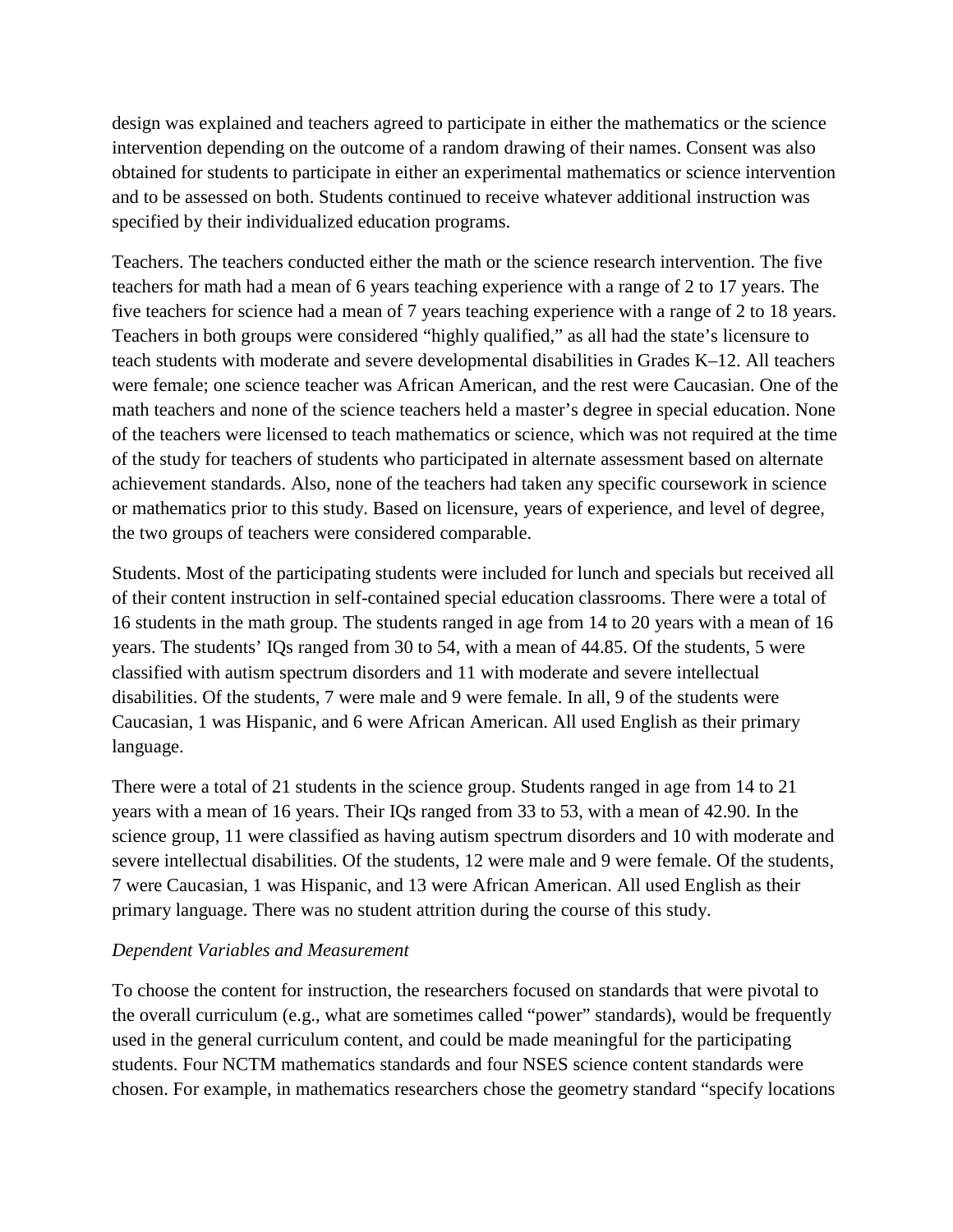and describe spatial relationships using coordinate geometry and other representational systems." The competency goal from the state standard course of study was for students to "represent problem situations with geometric models." Based on the alternate achievement standard (i.e., "identify and describe the intersection of figures in a plane"), students were asked to complete the steps of a task analysis for the math problem (e.g., identify points on a map using facts from the story, draw line segments formed from identified points). In science, researchers used the NSES of "science as inquiry: abilities necessary to do scientific inquiry" across all lessons. One of the competency goals from the state standard course of study aligned to this national standard was to "identify and create questions and hypotheses that can be answered through scientific investigations." To address the alternate achievement standard linked to this standard, students "choose questions, choose procedures with guidance, follow safety procedures, observe, collect data (use measurement tools), analyze data and communicate results in scientific investigation." Teachers were trained to engage students in the inquiry process using a task analysis (e.g., engage, investigate, and describe relationships, construct explanations; see Note 1).

Next, the researchers consulted with university faculty who were experts in middle and secondary math and science education to verify that the standards were priorities within general education. After this verification, the researchers (a) defined the alternate achievement and (b) operationalized this achievement as observable, measurable task analyses (math and science) and as vocabulary to communicate the primary discovery (science). These defined responses were again submitted to the content experts (faculty) for review, and any necessary revisions needed to improve the alignment of the measured responses to standards were made. These task analyses and vocabulary were then developed into data sheets called the math test and the science test. In addition to the content expert's review, a script for test administration and interobserver agreement for scoring (described in the next section) were the methods used to support the technical adequacy of these tests. Both tests were administered by research assistants or a member of the research team. The tests were individually administered to each student once in the fall prior to the professional development and then again at the close of the school year.

*The math test*. A task analysis was created for the steps for each math standard. For each of the four math tasks, the researcher displayed the needed materials and said, "Show me how to  $\equiv$ [e.g., find point A]." The student was given 5 s to begin each step of the task analysis. If the student did not complete a step, the researcher completed the step and said, "Keep going." Students received praise for paying attention and working on the tasks. No task-specific prompts or feedback were given. Each step of the task analysis was scored as correct (+) or incorrect (-). This procedure was repeated for the four math tasks. The total correct across all four task analyses formed the math score. There were a total of 39 possible responses.

In the first section of the test there was a 9-step geometry task analysis related to finding points on a plane. The evaluator asked the student to find specific points on a map, draw line segments between the points, and name the figure as a plane. The second section was a 10-step algebra task analysis on solving a simple linear equation. After listening to a story that set up the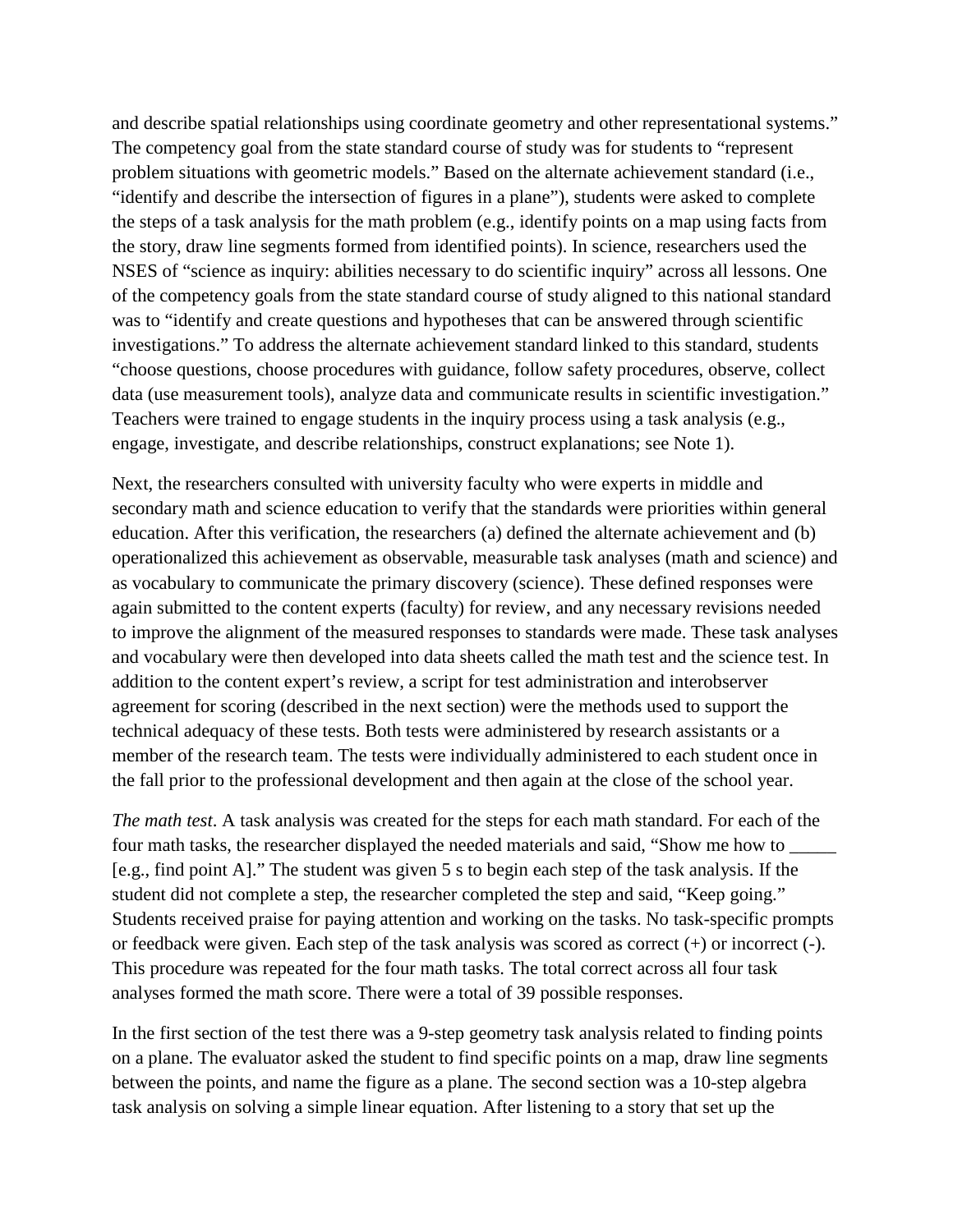problem, the student was asked to identify the problem statement, identify key facts from the story, organize facts on a graphic organizer (e.g., algebra prompt), and solve the problem. The data analysis and probability section was a 10-step task analysis. Students interpreted two bar graphs representing information from a story in which votes were tallied to arrive at a choice. The examiner read and pointed to the name of each choice shown on the x axis (e.g., *Lord of the Rings, Harry Potter, Men in Black*). Students were asked to tell how many votes each choice received, then were asked, "Which has the most?" and finally, "Which one is the winning choice?" For the measurement section, the students were asked to solve 10 purchasing problems. The evaluator read a brief story and then stated, "Show how many dollars you give to the cashier." Although finding the next dollar to make a purchase was taught as a brief task analysis (state the price, count the dollars, add one more), this section of the test was a repeated trial format (10 problems to solve) because of the brevity of the task analysis.

*The science test*. The first section of the science test was a task analysis of the steps to participate in an inquiry-based lesson. The researcher conducted an inquiry lesson on magnetism (content not taught during intervention) in a group format (inquiry lessons required a group) with the participating students in that class (3-4 students). During the lesson, the researcher gave each student the opportunity to perform the step of the task analysis, waited 5 s, and scored the step as correct (+) or incorrect (-). The researcher alternated which student was asked to respond first. If the student did not complete a step, the researcher completed the step and said, "Keep going." Students received praise for paying attention and working on the tasks. No task-specific prompts or feedback were given. The total correct across the task analysis steps (12) formed the science inquiry score. This same lesson on magnetism was used in the posttest. Students were also given the Science Vocabulary Test using the vocabulary from all four science standards presented to students with a test binder. The student was asked to identify a vocabulary term (e.g., cell) from an array of four choices by pointing. The vocabulary was tested in three phases: (a) words only, (b) picture symbols only, and (c) matching words to picture symbols. There was a total of 20 terms and a total possible score of 60 (word, picture symbol, and match).

Independent scoring by two observers was performed on 40% of all tests administered. Interobserver agreement was computed as agreements divided by agreements plus disagreements. The percentage agreement was 99% for both mathematics and science. Adherence to the testing protocol was 100% for all sessions observed.

### *Research Design*

A quasiexperimental design was used to examine the effectiveness of the mathematics and science intervention. All students were administered the pretest and posttest for both the mathematics and the science achievement tests. Teachers were randomly assigned to implement either the experimental mathematics or science intervention. Teachers were instructed to continue their typical instructional methods for the other content area. For math, the typical instruction included money or basic computation. Science instruction was more sporadic and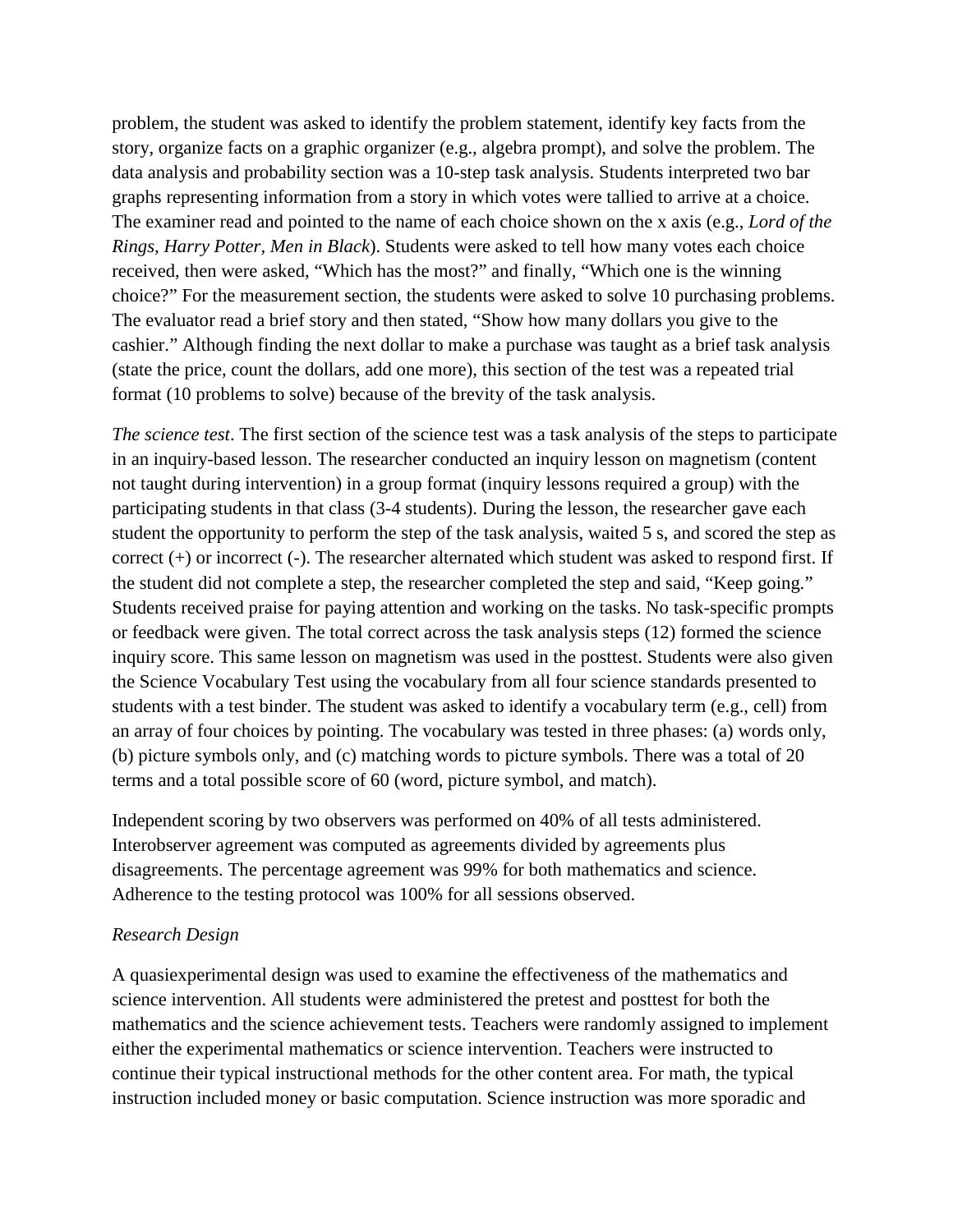typically involved reading science articles that appeared in the weekly *News-2-You* (Clark, 2008) newspaper. Because the interventions were highly dissimilar, each occurred in different classrooms, and students received only one of the two interventions, it was assumed that there would be little if any treatment diffusion. These two interventions are now described.

### Mathematics Intervention

All math standards were taught using a story-based problem. Stories were written about a familiar context (e.g., mall, movies), providing students with key facts and a problem statement to be solved. The stories were adapted by pairing key vocabulary with picture symbols for student comprehension. All four standards were taught using a math story (i.e., algebra, data analysis, geometry, and measurement) with an average of eight stories per standard given to teachers. In addition to the stories provided by the researchers, teachers were trained to write additional math stories. Teachers implementing the math received the stories in a binder for each standard along with the task analysis, graphic organizer, and additional manipulatives (i.e., paper money, green and red chips for the algebra prompt, nonpermanent markers; for examples of materials used in this study, see Trela, Jimenez, & Browder, 2008).

The key components of the mathematics intervention included (a) mathematics stories based on familiar activities, (b) a graphic organizer and manipulatives for the mathematics concept (e.g., a template for solving the linear equation), and (c) step-by-step training in a task analysis to identify and organize key facts and solve the problem stated in the written story. Teachers received four professional development workshops.

Three of the four workshops involved training on the mathematics intervention, and the fourth served as a debriefing for the study. In the first two workshops, the teachers received training in the first two units (algebra and geometry); in the third, two units were trained (data analysis and measurement). During each workshop, the research team provided an introduction to the "big idea" of the unit (e.g., geometry addressed spatial organization and vocabulary related to coordinate planes) and a review of current research in teaching mathematics. Following the introduction, each teacher received materials and the task analysis to teach the lessons. Researchers modeled one lesson, and then each special education teacher was given an opportunity to practice. The teachers also invited a general education math teacher to attend the trainings. The math teachers provided help in understanding the math content. Although the math and special education teachers also practiced planning inclusive cotaught math lessons, none were able to implement these in the time frame of the study. Following each of the first three professional development workshops, the special education teachers implemented the lessons in their classrooms with the target students in a small group format. Some teachers adapted the materials for their students' individual needs (e.g., poster-size version of the number line in algebra). During each lesson, the teacher read the story aloud as students followed using their copy of the story. Then each student was given the opportunity to perform each step of the task analysis while the other students in the group watched. The teachers varied the order of student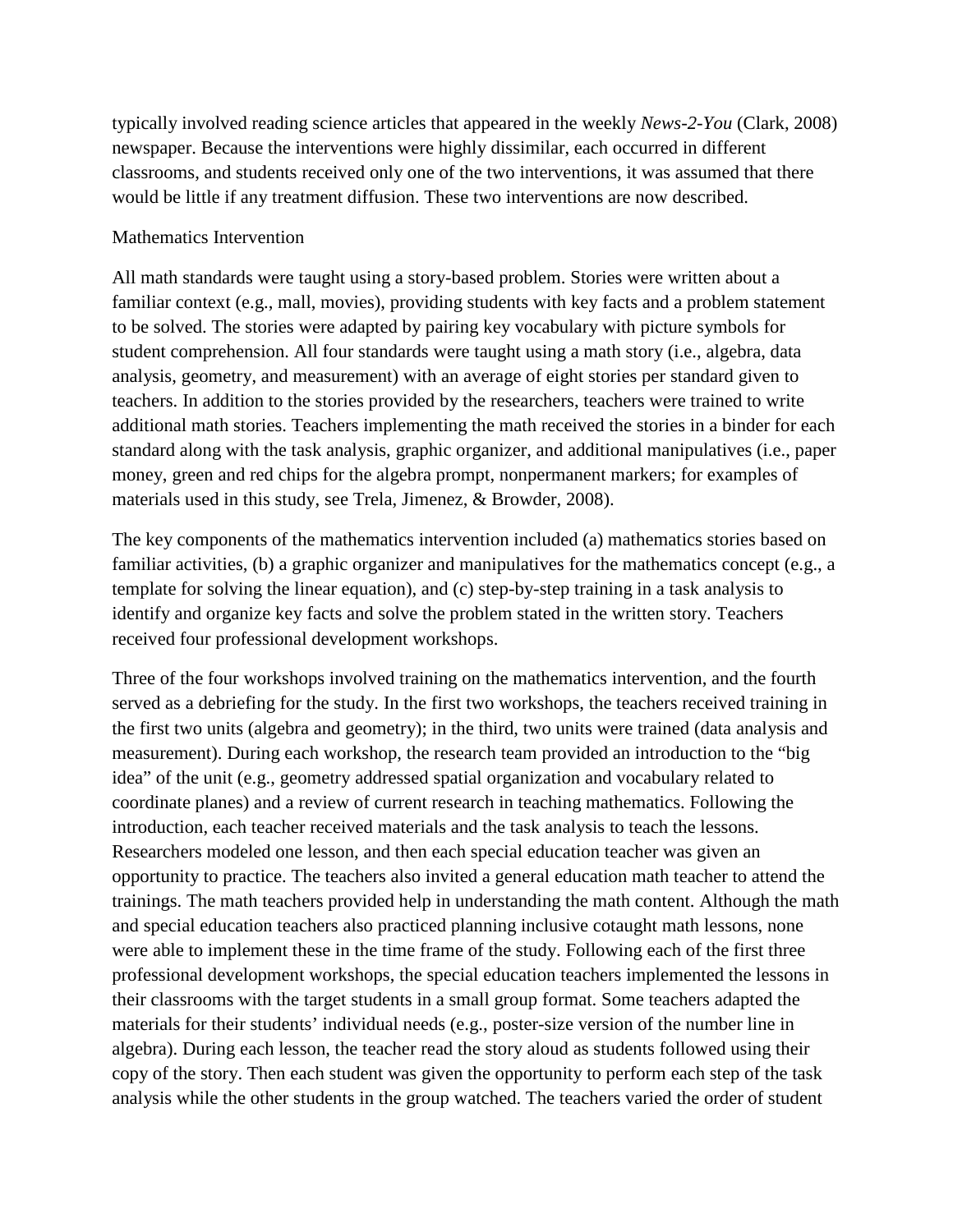responding each day. Materials contained a variety of stories so that the problem to be solved and specific numbers to compute varied while keeping the basic math strategy (e.g., use of a bar graph) constant. Teachers continued instruction, adding their own stories if needed, until the next unit was introduced. Although the goal was for students to master the task analysis, to keep pace with the changing curriculum, teachers moved on to the next unit when it was introduced by the research team (after about 6 weeks).

### *Science Intervention*

Similarly, the professional development workshops in science focused on four units, with the last devoted to debriefing. In the first two workshops, the information focused on the microbiology life science standard and the chemistry physical science standard. The science as inquiry standard was embedded across all units. During the third workshop, teachers received information on two earth science units ("earth's water" and "earth's history and resources"). Each unit comprised 5 lesson plans. In total, 20 lesson plans were developed and implemented. For each of the four units, teachers received a binder of 5 lesson plans that included student response boards. Response boards displayed an array of six boxes with picture symbol choices in each box. Students were able to use these boards to answer inquiry questions such as "What do you know about it?" (e.g., wet, dry, hot, cold, sticky, loud). Each of the 20 lessons required specific materials for experimentation (e.g., baking soda, bowl, gloves, gravel, microscope slides). At each training session, teachers received science kits that contained most of the materials. To support recognition and comprehension of each vocabulary word, teachers received both printed word cards and a set of accompanying picture symbol cards. Word and picture symbol cards were affixed to 4 in.  $\times$  6 in. index cards and laminated (for examples of materials used in this study, see Courtade, Jimenez, & Trela, 2008).

The key components of the science intervention included (a) the use of an inquiry-based lesson, (b) supplemental training in the science vocabulary, and (c) hands-on materials to carry out experiments. During the first of three workshops, the research team gave the teachers a brief background on inquiry-based science instruction and content area standards (e.g., physical science). The team role-played each of the lessons, and then the teachers practiced implementing the science lessons using the materials provided. Finally, the special education teacher planned inclusive cotaught lessons with the science teacher partner whom each invited to the workshop. Two teachers implemented coteaching once each, but no data were taken for this study.

Interventions occurred in a small group setting in the special education classroom. To implement the lessons, the special education teacher first reviewed the vocabulary for the unit using a simple application of time delay. First, the teacher read each word card and had the students repeat the answer. Then, the teacher presented each card, asked one student to read it, and waited 5 s before giving a prompt. If students were correct, they were praised. If incorrect, they were told the correct answer and asked to repeat it. This procedure was repeated for the picture cards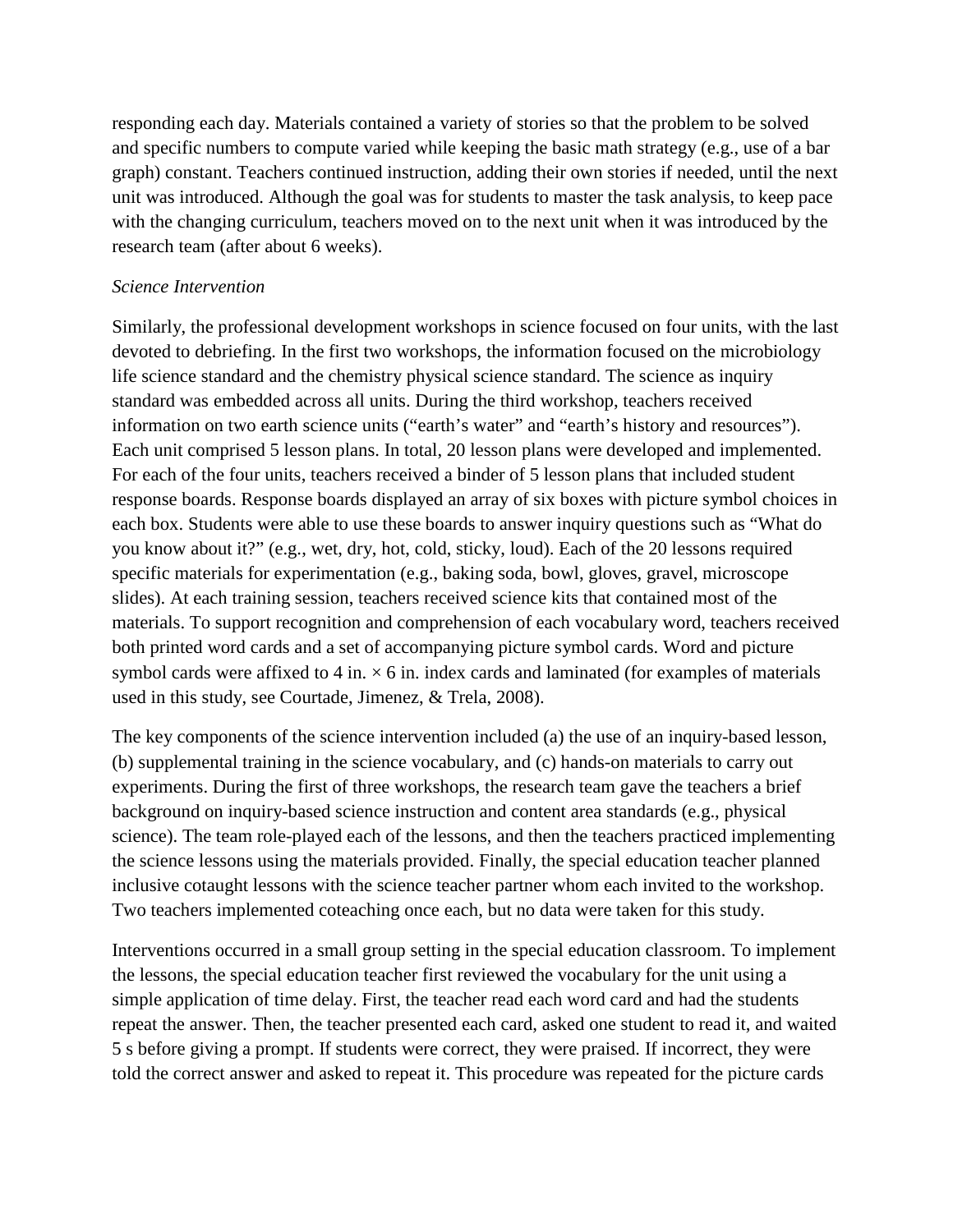and then matching the words to the pictures. As students began to anticipate correct answers, the teacher could eliminate the zero-delay round.

Next, the teacher presented the materials that were used to engage the student in inquiry. For example, in the lesson on precipitation, the teacher presented samples of water, "snow," or ice in a pan and asked, "What do you think it is?" The students could either initiate a verbal response or use a six-choice response board to select an answer. The research staff provided the teachers with a book of response boards for each step of each lesson. Next, the teacher asked, "What do we know about it?" and "What do we want to know?" After this engagement phase of the inquiry lesson, the teacher helped the students investigate and describe the relationships. First, the teacher asked, "How can we find out?" The answer to this question led to conducting the experiment. As the teacher set up the experiment, she or he would ask the students to make a prediction about what would occur (e.g., "What will happen if I pour a large amount of water in this cloud (sponge)?" The experiments were set up to create a contrast. For example, in the precipitation experiment, one sponge was soaked with a lot of water, which began to pour out (like rain). The other had a small amount of water and became wet but did not drip. After the students participated in the experiment, the teacher would ask them what is the same and different about the two sets of materials. In the third part of the inquiry lesson, the teacher would help the students construct an explanation. First, the teacher explained the concept. For example,

When the sponge was full from taking in the larger amount of water, the water poured out of the sponge. When clouds are full from taking in water from the air, water pours out and drops to the earth. The water that falls from the clouds is called precipitation. Rain, hail, ice, and snow are precipitation.

|                   | Mathematics instructional group |           |          |           |            |           | Science instructional group |           |          |            |      |           |
|-------------------|---------------------------------|-----------|----------|-----------|------------|-----------|-----------------------------|-----------|----------|------------|------|-----------|
|                   | Pretest                         |           | Posttest |           | Percentage |           | Pretest                     |           | Posttest | Percentage |      |           |
|                   |                                 |           |          | gain      |            |           |                             |           | gain     |            |      |           |
| <b>Tests</b>      | M                               | <b>SD</b> | M        | <b>SD</b> | M          | <b>SD</b> | M                           | <b>SD</b> | M        | <b>SD</b>  | M    | <b>SD</b> |
| Math total        | 32.4                            | 18.0      | 60.3     | 25.1      | 27.9       | 12.3      | 25.4                        | 16.3      | 26.4     | 17.5       | 1.0  | 10.6      |
| Science total     | 42.5                            | 13.2      | 45.4     | 15.1      | 2.9        | 7.0       | 41.9                        | 11.5      | 57.6     | 22.1       | 15.7 | 18.9      |
| Math subscales    |                                 |           |          |           |            |           |                             |           |          |            |      |           |
| Algebra           | 31.9                            | 19.1      | 65.6     | 24.8      | 33.8       | 20.0      | 31.0                        | 13.4      | 31.4     | 16.2       | 0.5  | 11.6      |
| Geometry          | 43.1                            | 28.7      | 77.8     | 26.0      | 34.7       | 21.8      | 35.4                        | 22.1      | 46.6     | 29.7       | 11.1 | 24.1      |
| Data              | 48.8                            | 37.2      | 61.9     | 30.8      | 13.1       | 25.0      | 20.0                        | 30.3      | 28.1     | 36.7       | 8.1  | 27.5      |
| Measurement       | 6.9                             | 6.0       | 37.5     | 42.7      | 30.6       | 43.1      | 16.2                        | 26.9      | 1.4      | 3.6        |      | 27.5      |
|                   |                                 |           |          |           |            |           |                             |           |          |            | 14.8 |           |
| Science subscales |                                 |           |          |           |            |           |                             |           |          |            |      |           |
| Inquiry           | 62.5                            | 17.0      | 71.7     | 17.0      | 9.2        | 18.5      | 56.5                        | 15.3      | 70.5     | 21.7       | 14.0 | 18.6      |
| Science           | 37.5                            | 13.9      | 38.9     | 16.4      | 1.4        | 7.9       | 38.3                        | 13.2      | 54.4     | 23.0       | 16.1 | 19.8      |

**Table 1.** Pretests, Posttests, and Percentage Gains for Mathematics and Science Achievement Tests Across Intervention Groups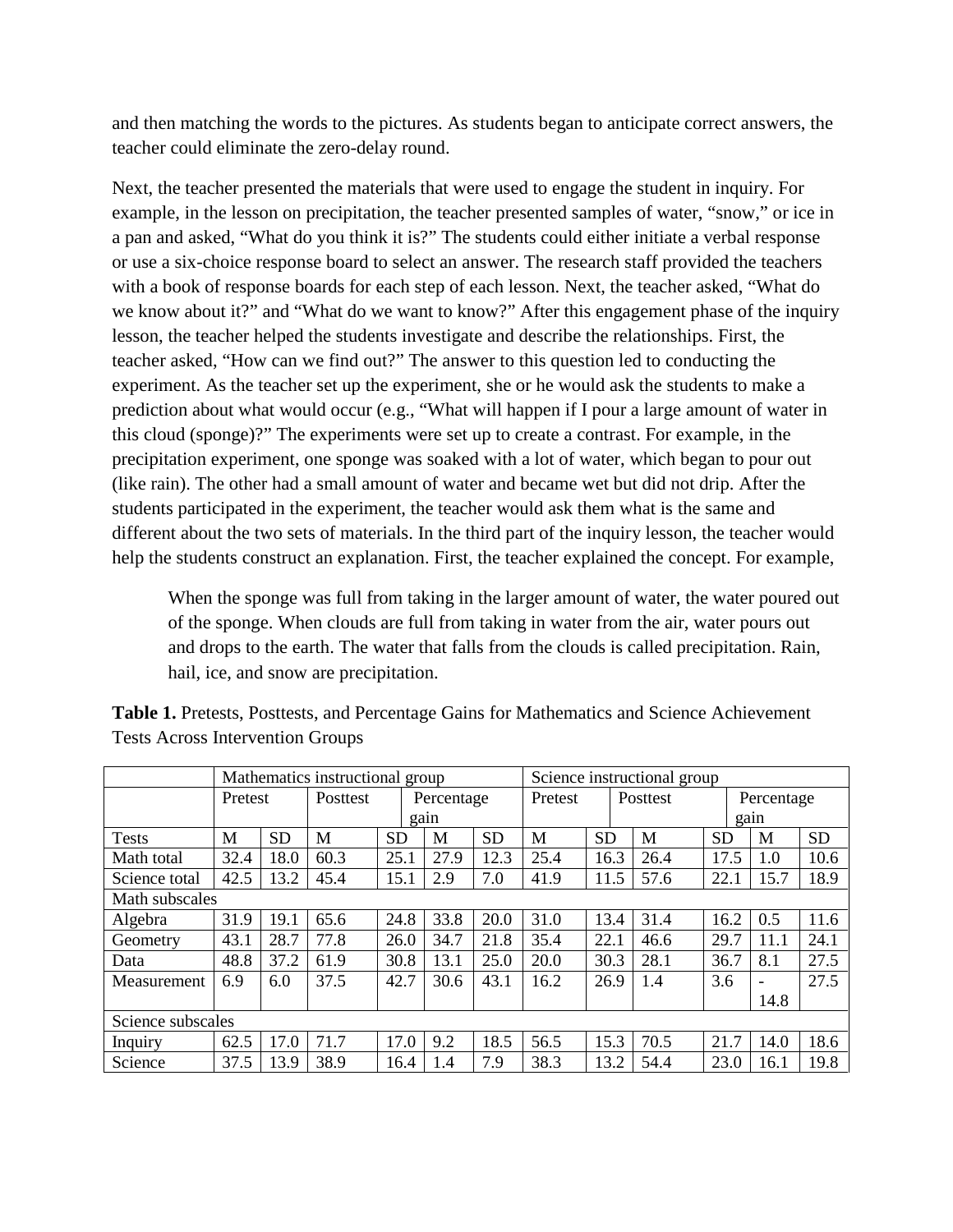The students then reviewed the vocabulary word and accompanying picture for the concept (e.g., precipitation). Then, the teacher implemented the reporting phase of the inquiry lesson. The teacher asked, "What did we learn?" This involved reviewing the predictions the students had made to determine if they were correct. Then the teacher led the student to explain the reason. For example, "Why did the water drip out?" Finally, the students completed a concept statement for the lesson: "Water falls from the clouds because they are \_\_\_\_\_" (full of water) and "Water that falls from clouds is called \_\_\_\_\_" (precipitation).

### *Procedural Fidelity*

Procedural fidelity was recorded at both the math and the science workshops by a graduate student who was not a member of the research team. This observer followed the process agenda and indicated the presenter delivered all planned components in all workshops. In addition, a member of the research team observed each special education teacher in the mathematics and science groups eight times (i.e., twice for each unit) to assess fidelity of teaching the task analyses and vocabulary. Procedural fidelity was computed as the percentage of steps taught correctly. On average, teachers implemented lesson plans with 88% fidelity for math (range = 72%-100%) and 92% for science (range = 88%-100%). Two researchers concurrently scored the fidelity of the lessons for 50% (four) of the observations. Agreement between the observers was 100%.

### *Social Validity*

At the final workshop, teachers in both groups were asked to complete an adapted *Intervention Rating Profile* (Snyder, 2002) to indicate the level of satisfaction with the training and instructional materials. Teachers responded to seven items about the intervention using a 6-point Likert-type scale (i.e., 1 = *strongly disagree*, 6 = *strongly agree*).

### **Results**

### *Mathematics and Science Achievement*

There were 16 students in mathematics and 21 students in science intervention conditions. All participants were administered both the mathematics and the science achievement tests. The a priori hypotheses were that the students in the mathematics intervention would have greater mathematics gain scores than students in the science condition; conversely, students in the science intervention would have greater science gain scores than students in the mathematics condition. The mean percentages correct for mathematics and science and all the subscales of the mathematics and science achievement tests are reported in Table 1.

Prior to conducting the major analyses, the data were screened for outliers and statistical assumptions. There were two outliers found for the science gain scores. The major analysis was run with and without outliers to examine possible influential effects of outliers. Mathematics and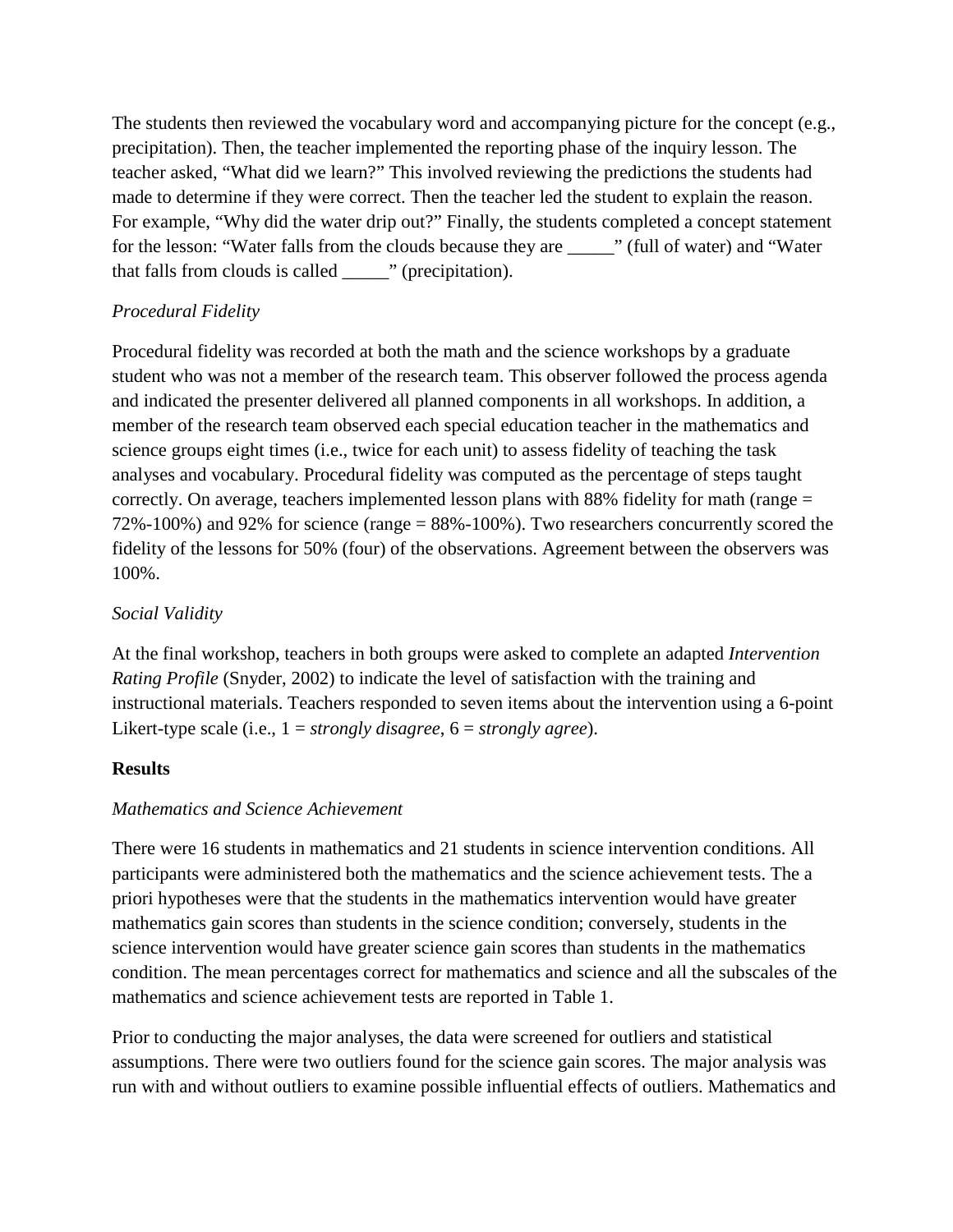science gain scores appeared normally distributed, with skewness coefficients less than the absolute value of 1.0. Independent *t* tests were conducted to determine intervention group equivalence before intervention on pretest measures. There were no statistically significant differences between the intervention groups on the mathematics,  $t(35) = 1.73$ ,  $p = .10$ , or science,  $t(35) = 0.15$ ,  $p = .88$ , pretest means.

 $A$  2  $\times$  2 ANOVA with one between-subjects effect (intervention groups) and one within-subjects effect (content area) was performed to examine intervention effectiveness. The dependent variables were percentage change from pretests to posttests for both mathematics and science. The ANOVA statistical test of interest for examining differences in the intervention is the interaction effect. There was a significant interaction effect,  $F(1, 35) = 42.88$ ,  $p < .001$ , which supported the a priori hypotheses. Similar results were found when the two outliers were removed from the analysis; the following analyses include the two outliers. The mathematics instructional group had a higher percentage gain on the mathematics test (30%) and a lower percentage gain on the science test (3%). The science instructional group had the opposite trend; students in the science instructional group tended to have a lower mean percentage gain on the mathematics (1%) and a higher percentage gain on the science test (16%). Simple effects followup procedures indicated that there was a statistically significant difference between the intervention groups on mathematics gain scores,  $t(35) = 7.15$ ,  $p < .001$ , with the mathematics instructional group having a much higher percentage gain than the science instructional group (Cohen's  $d = 2.41$ ). Similarly, there was a statistically significant difference between the groups on the mathematics mean gain score,  $t(35) = -2.57$ ,  $p = .01$ , where the science instructional group had much higher mean percentage gains on the science tests than did the mathematics instructional group (Cohen's  $d = 1.33$ ).

To provide additional information about how the groups differed, independent *t* tests were conducted to determine differences between the instructional groups on the subscale gain scores. A more conservative alpha level (.01) was set to protect against an increase in Type I errors because of performing multiple statistical tests. For the mathematics subscales, three of the four subscales were significantly different. There were statistically significant differences between the groups for the Algebra,  $t(35) = -6.37$ ,  $p < .001$ , Cohen's  $d = 2.11$ , Geometry,  $t(35) = 3.08$ ,  $p =$ .004, Cohen's *d* = 1.03, and Measurement, *t*(35) = 3.90, *p* < .001, Cohen's *d* = 1.29, subscales, with the mathematics instructional group having higher means than the science instructional group. There was not a statistically significant difference for the Data subscale,  $t(35) = -0.57$ ,  $p =$ .57, Cohen's  $d = 0.19$ . For science, the science instructional group had a statistically significant higher gain in the Science Vocabulary subscale,  $t(35) = -2.82$ ,  $p = .008$ , Cohen's  $d = 1.06$ , but not for the Inquiry subscale,  $t(35) = -0.78$ ,  $p = .44$ , Cohen's  $d = 0.23$ .

#### *Social Validity*

Five teachers who received mathematics training and four teachers who received science training completed the *Intervention Rating Profile* to indicate their level of agreement with statements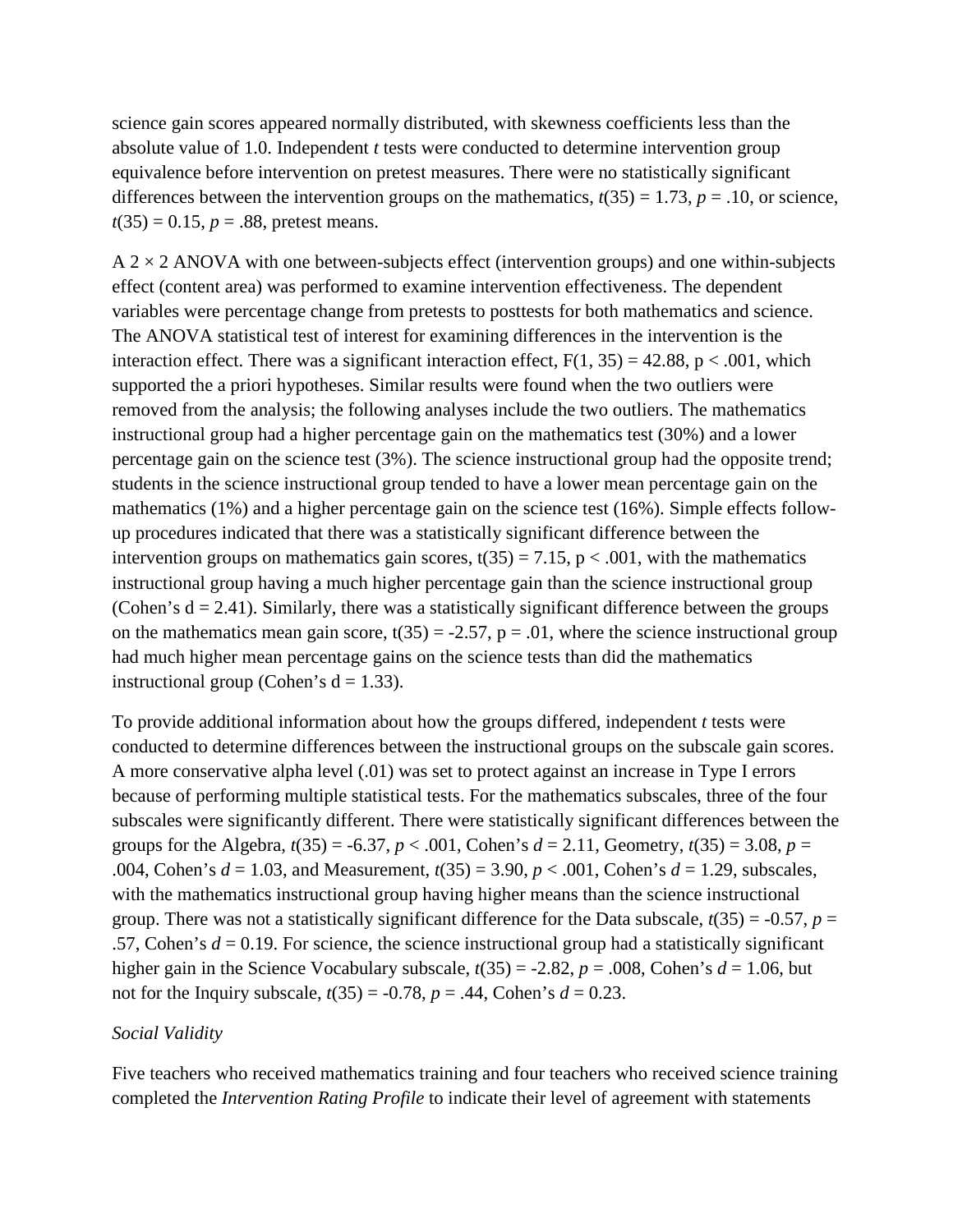about the intervention. Overall, the nine respondents agreed that the intervention was useful, practical, and beneficial to their students, with mean ratings of 5.75 on a scale of 6 for all items. In addition, teachers commented that they appreciated obtaining materials for lessons, having time to practice lesson plan task analyses with researcher feedback at the workshops, and learning how to adapt instruction to meet the state standards in mathematics and science for their students.

## **Discussion**

The purpose of the current study was to evaluate standards-based instruction for students with moderate and severe developmental disabilities in math and science. The intervention was twofold, including the evaluation of the use of a story-based lesson approach to teach math and inquiry-based lessons to teach science. Overall, results provided support for the impact of the math intervention on learning each of the problem-solving skills and of the science intervention on acquiring the science vocabulary.

Training teachers to use story-based problems, task analytic instruction, and graphic organizers increased students' acquisition of specific math skills. In earlier studies, benefits for using graphic organizers to teach mathematics have been demonstrated for students with mild disabilities (Ives & Hoy, 2003; Maccini & Hughes, 1997). Graphic organizers have also been used with students with moderate and severe disabilities to support learning independent living skills (Gaule, Nietupski, & Certo, 1985). What is new in the current study is the application of a variety of math graphic organizers (not just number lines) for students with moderate and severe developmental disabilities.

A second component of the math intervention was the use of task analytic instruction. The use of a task analysis is also well represented within prior research on mathematics for this population (Browder et al., 2008). What is unique about the current study, compared to earlier research in math for this population, is that the context used to teach math was reading a story about familiar events (e.g., friends voting on which movie to view) and the task analyses were specific to the mathematical problem solving versus to the chain of responses to complete an activity (e.g., use a vending machine). The advantage of the use of stories is that a variety of math problems can be presented.

Results of the inquiry-based science instruction on student vocabulary acquisition indicated that students could learn science vocabulary words and their meanings through word–picture symbol matching as part of an overall science lesson. The teachers used constant time delay when presenting the science words at the beginning of each lesson. This result is consistent with decades of research indicating that time delay is an effective strategy for teaching students with moderate and severe developmental disabilities to recognize vocabulary words (Browder, Wakeman, Spooner, Ahlgrim-Delzell, & Algozzine, 2006). What is different is that most of the words in the current study were more difficult and abstract than those usually found in the sight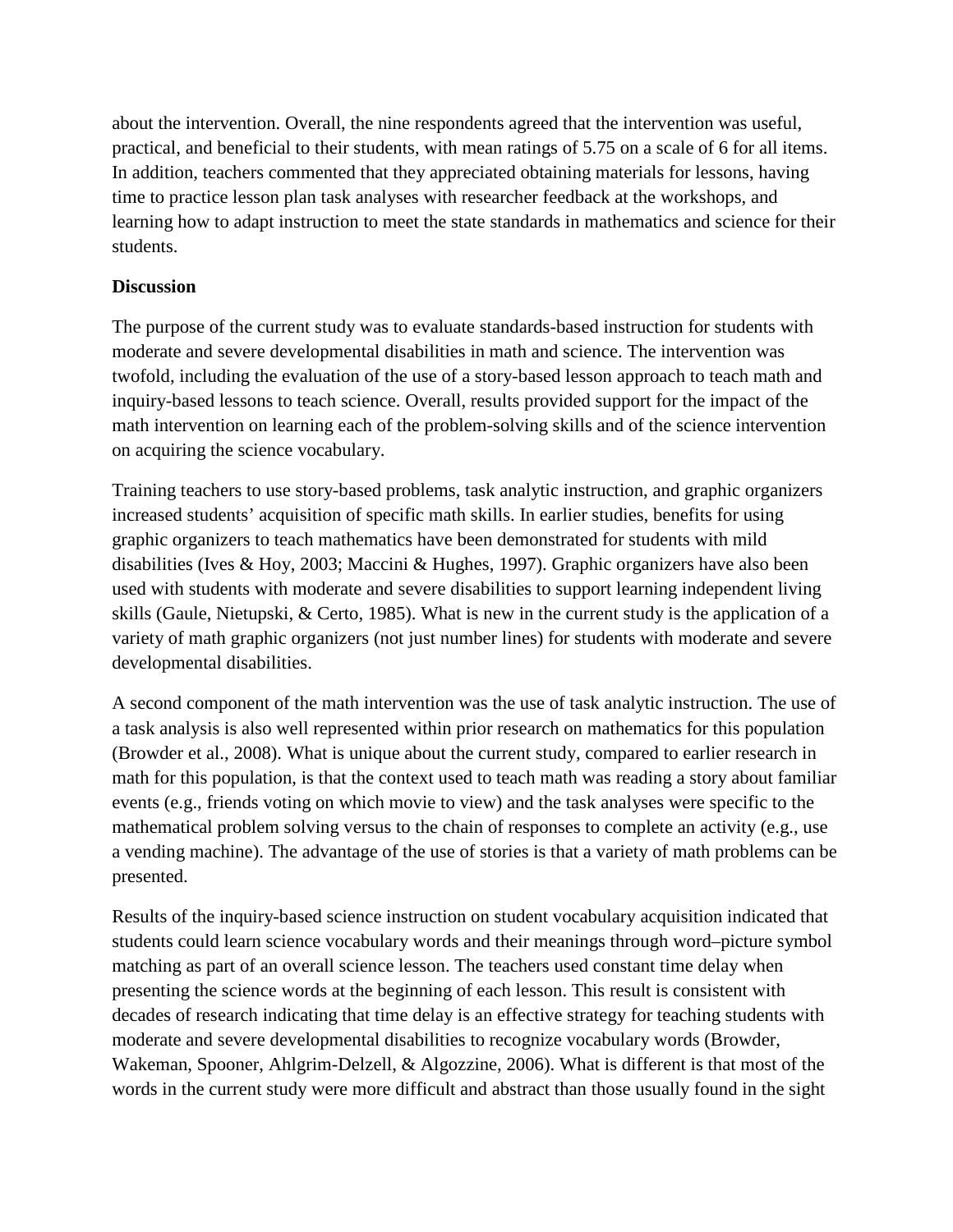word literature (e.g., *precipitation*, *solvent*) because they were derived from the grade-level science curriculum. A second difference is that students learned comprehension of the science words through word to picture matching and also used them in an inquiry-based lesson to form concept statements. Unfortunately, many studies have not taught or measured comprehension of sight word vocabulary (Browder et al., 2006).

Although the students did show clear differences in learning the science vocabulary, it cannot be concluded that students would have had these same outcomes without the opportunities to learn the meaning of the words in the inquiry lessons. For example, although the student could learn to read *precipitation* and even match it to a picture of rain, this probably would not have created the same degree of understanding as having the opportunity to use a model of a cloud (a sponge) to make rain.

Students with moderate and severe developmental disabilities need opportunities to learn general education content in whatever setting they receive instruction to have a fair chance of demonstrating progress on state standards. The current study demonstrates how grade-level content can be adapted in a self-contained special education class. Even though implemented in a self-contained setting, the teachers collaborated with general educators during their planning sessions to gain deeper understanding of the content. The applicability of these interventions to students who receive instruction in general education classes is a topic for future research. For example, many math skills can be taught using a story, a graphic organizer, and task analysis of the mathematics operation, which may provide a planning template for the rapidly changing content in general education. What will be different in inclusive settings is the need to begin with the general education teacher's identification of priorities or core areas rather than the specific skills targeted for this research. In science classes that use inquiry, providing the student with supplemental instruction to use key vocabulary terms and then response boards to participate in the lesson might prove an effective way to promote learning. For example, Polychronis, McDonnell, and Johnson (2004) embedded time-delay instruction in the context of a general education setting to teach various vocabulary words including some science terms. To build on the work of Polychronis et al., students might be taught to use picture communication boards that permit participation in the inquiry lesson in addition to the vocabulary instruction.

### *Limitations*

Although the results of the current study indicate positive outcomes, several limitations must be noted. First, although the choice of a group design made it possible to evaluate an entire year's math and science interventions across sets of students, it did not provide the evidence on individual student learning that a single-subject design could provide. It also is difficult to recruit sufficient participants to have enough power to use inferential statistics with a low-incidence population. Another disadvantage of group research is that random assignment requires making difficult decisions about withholding treatment. In the current study, professional development was delayed for one school year for one of the two content areas. Teachers continued teaching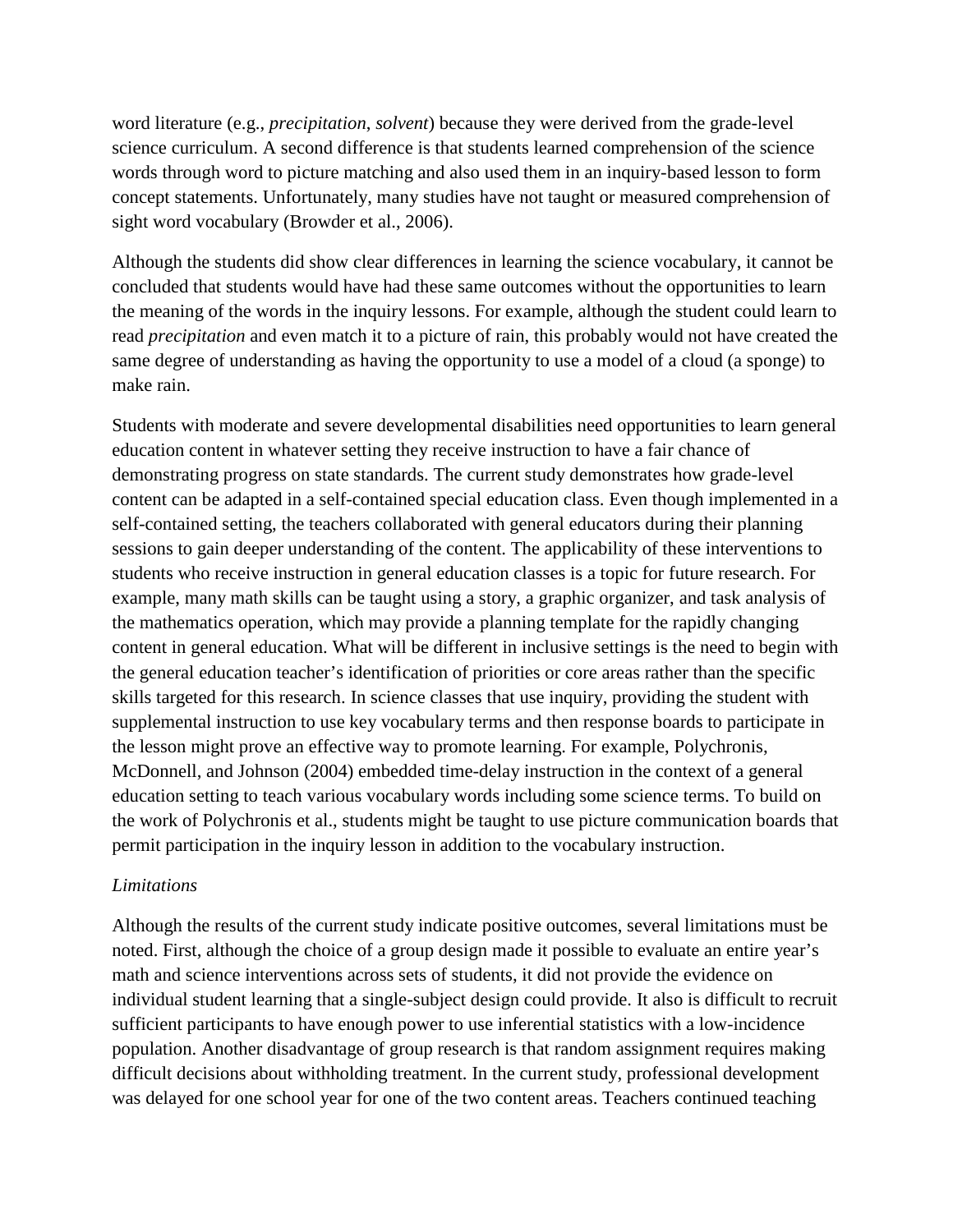both content areas but were gaining extensive information on how to teach either math or science.

A second limitation is that the only social validity measure was the teachers' evaluation of the effects of trainings. In an era when many students with moderate and severe developmental disabilities are receiving more emphasis on academic learning than in the past, it is important to include stakeholders in evaluating the outcomes. Future research should include evaluations by parents and students as well about the magnitude and meaningfulness of outcomes. Because this type of academic intervention is new for this population, there are no benchmarks for comparing outcomes. Stakeholder input is especially important for future research to determine if the type and magnitude of gain are of practical significance.

Finally, the study was designed to demonstrate the applicability of two interventions to a variety of content. The goal was to create an intervention "template" that could be applied to many middle and high school math and science standards. Although these templates did emerge (e.g., the inquiry task analysis), the assortment of skills taught in this study would not typically be addressed within one grade level. Instead, teachers should begin planning with general math and science teachers to determine the content that is appropriate for a student's age and grade. For example, students taking algebra should receive instruction on a sequence of algebra skills versus jumping to geometry.

# *Implications for Research*

As one of the first studies measuring the effects of training teachers of students with moderate and severe developmental disabilities to implement standards-based instruction in math and science, the current study raises important questions for future research. One question to consider is the extent to which the students mastered the concepts versus memorizing a method to solve a problem in math. Although the use of a variety of math stories with changing math facts supports the premise that students did indeed develop understanding, more specific assessment of the extent to which the students mastered concepts such as points on a plane and linear equations is needed.

Another focus for future research is the extent to which students are able to generalize the academic concepts to real-life activities. Although general education often assumes this generalization, students with moderate and severe developmental disabilities may need opportunities to apply their skills to daily living. In the current study, these applications were informally provided. For example, students used their algebra graphic organizer when making plans for a party. In future research, generalization could be specifically measured by taking data during such activities. Finally, the extent to which the interventions can be utilized within the general education setting needs further investigation.

## **Summary**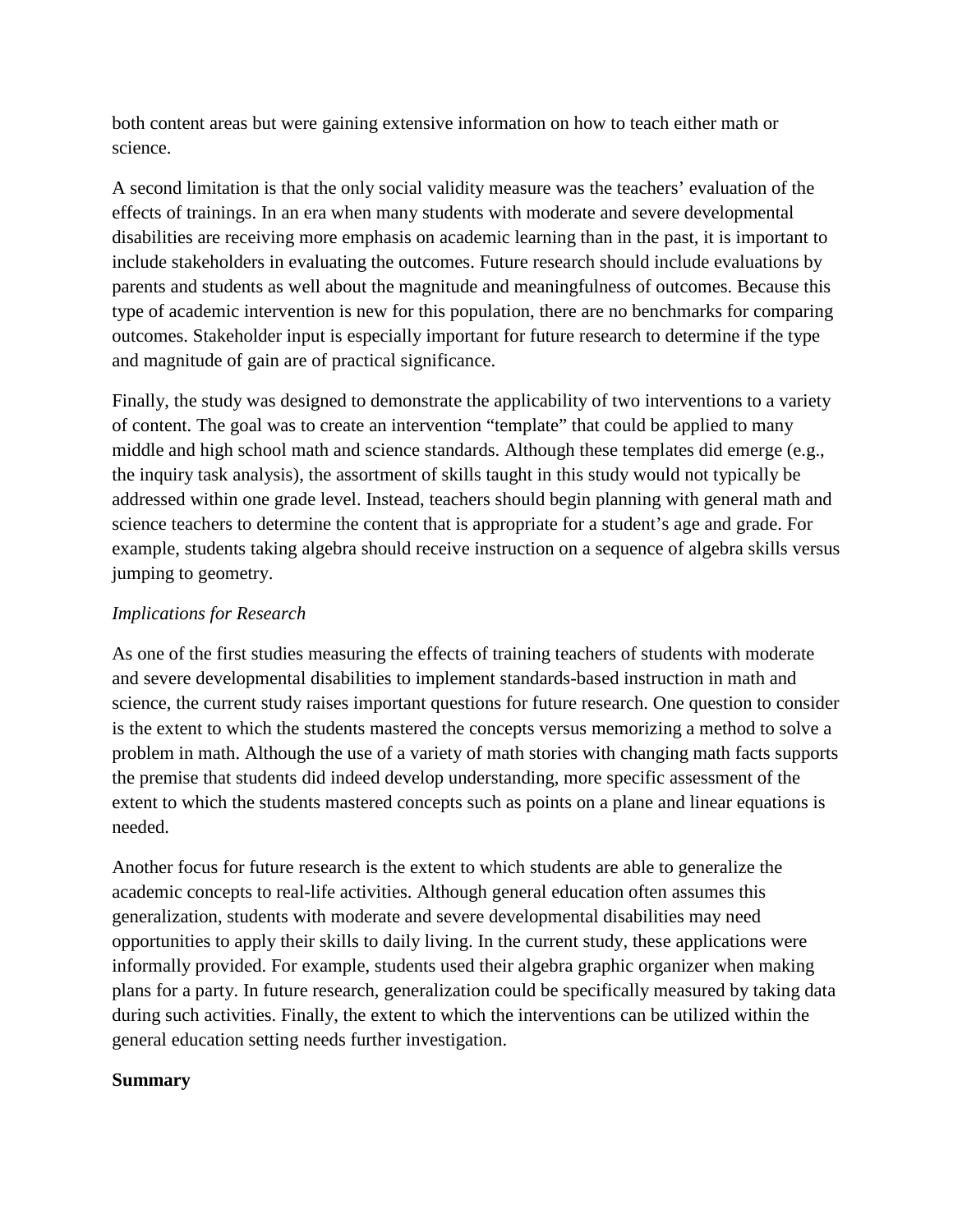Addressing state standards is a relatively new challenge for teachers of students with moderate and severe developmental disabilities. This is one of the first studies to illustrate how alternate achievement can be targeted and taught. Priority standards were translated into alternate achievement and then used to create specific task analyses (math, inquiry science) and vocabulary terms (science). The intervention approaches used may have wide applicability for teaching grade-level content standards to this population. That is, math may be taught by using a math problem story, a task analysis of the problem-solving steps, and a graphic organizer. Science may be addressed by teaching science vocabulary, the process of inquiry, and a concept statement that gains meaning through a hands-on experiment. Although much more research is needed to evaluate these interventions and build an evidence base, they provide a starting point for planning for students with moderate and severe developmental disabilities who are learning math and science in middle and high school settings.

# **Acknowledgments**

We thank the teachers and leaders of the Charlotte Mecklenburg School System and the parents and students for their partnership in this research.

# **Declaration of Conflicting Interests**

The author(s) declared no potential conflicts of interest with respect to the authorship and/or publication of this article.

## **Funding**

The author(s) disclosed receipt of the following financial support for the research and/or authorship of this article: Support for this research was provided in part by Grant H324M03003 of the U.S. Department of Education, Office of Special Education Programs, awarded to the University of North Carolina at Charlotte. The opinions expressed do not necessarily reflect the position or policy of the Department of Education, and no official endorsement should be inferred.

## **Note**

1. A table describing all standards and the specific responses measured is available from the first author.

## **References**

Agran, M., Alper, S., & Wehmeyer, M. (2002). Access to the general curriculum for students with significant disabilities: What it means to teachers. *Education and Training in Mental Retardation and Developmental Disabilities, 37*, 123–133.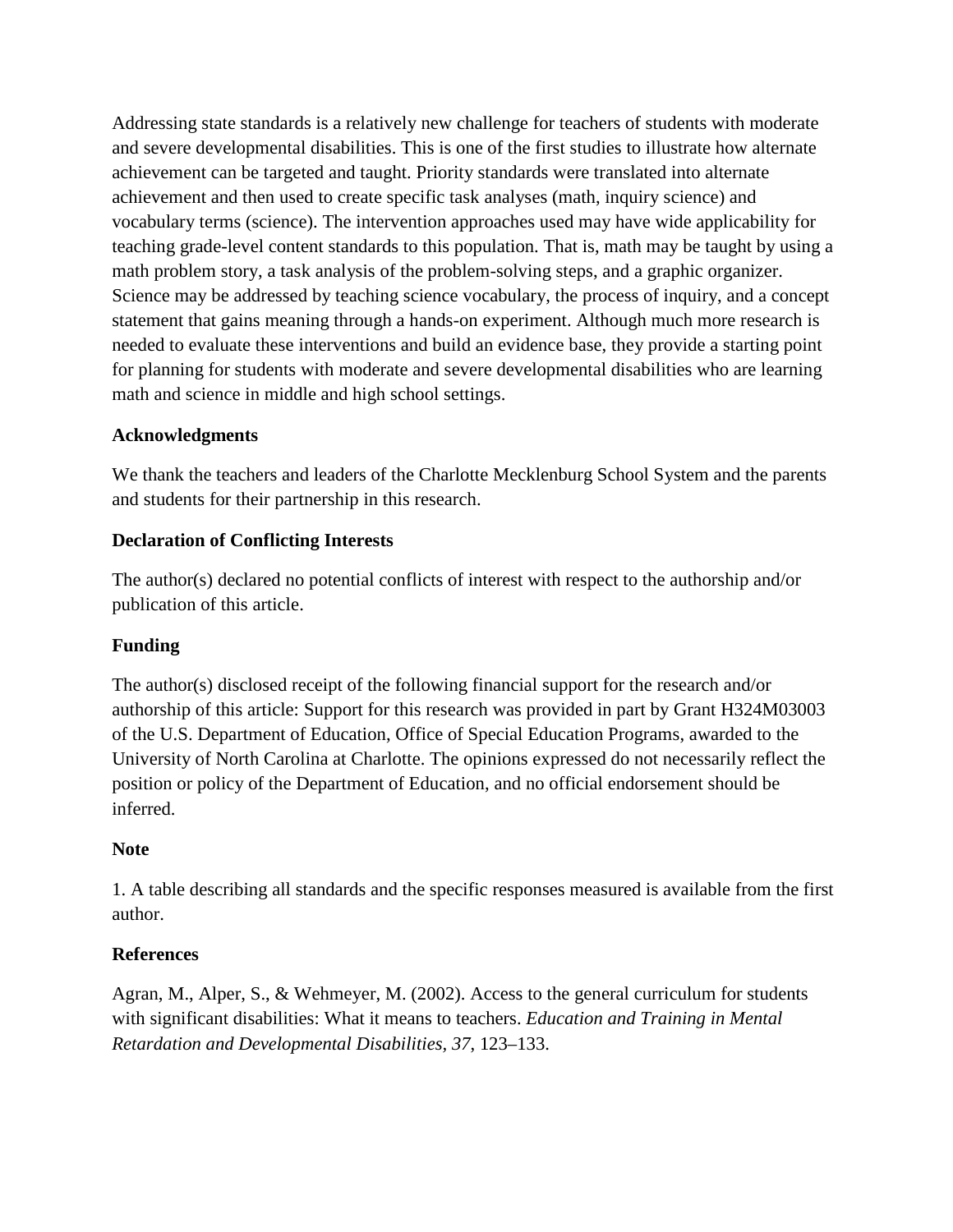Anderson, R. C., Spiro, R. J., & Anderson, M. C. (1978). Schemata as scaffolding for the representation of information in connected discourse. *American Educational Research Journal*, *15*, 433–440.

Browder, D. M. (2000). *Curriculum and assessment for students with moderate and severe disabilities.* New York, NY: Guilford.

Browder, D. M., Spooner, F., Ahlgrim-Delzell, L., Wakeman, S. Y., & Harris, A. (2008). A meta-analysis on teaching mathematics to students with significant cognitive disabilities. *Exceptional Children*, *75*, 33–52.

Browder, D. M., Trela, K., & Jimenez, B. (2007). Training teachers to follow a task analysis to engage middle school students with moderate and severe developmental disabilities in gradeappropriate literature. *Focus on Autism and Other Developmental Disabilities*, *22*, 206–219.

Browder, D., Wakeman, S. Y., Spooner, F., Ahlgrim-Delzell, L., & Algozzine, B. (2006). Research on reading for individuals with significant cognitive disabilities. *Exceptional Children*, *72*, 392–408.

Cipani, E. C., & Spooner, F. (1994). *Curricular and instructional approaches for persons with severe disabilities.* Boston, MA: Allyn & Bacon.

Clark, J. (2008). *News-2-you*. Retrieved from http://www.news-2-you.com

Courtade, G., Browder, D., Spooner, F., & DiBiase, W. (2010). Training teachers to use an inquiry-based task analysis to teach science to students with moderate and severe disabilities*. Education and Training in Developmental Disabilities, 45*, 378–399.

Courtade, G., Jimenez, B. A., Trela, K., & Browder, D. M. (2008). *Teaching to the standards: SCIENCE.* Verona, WI: Attainment Company.

Courtade, G., Spooner, F., & Browder, D. (2007). A review of studies with students with significant cognitive disabilities that link to science standards. *Research and Practice for Persons With Severe Disabilities*, *32*, 43–49.

Falvey, M. A. (1986). *Community-based curriculum: Instructional strategies for students with severe handicaps.* Baltimore, MD: Paul H. Brookes.

Gaule, K., Nietupski, J., & Certo, N. (1985). Teaching supermarket shopping skills using an adaptive shopping list. *Education and Training of the Mentally Retarded*, *20*, 53–59.

Individuals With Disabilities Education Act Amendments of 1997, Pub. L. No. 105-17, 111 Stat. 37 (1997).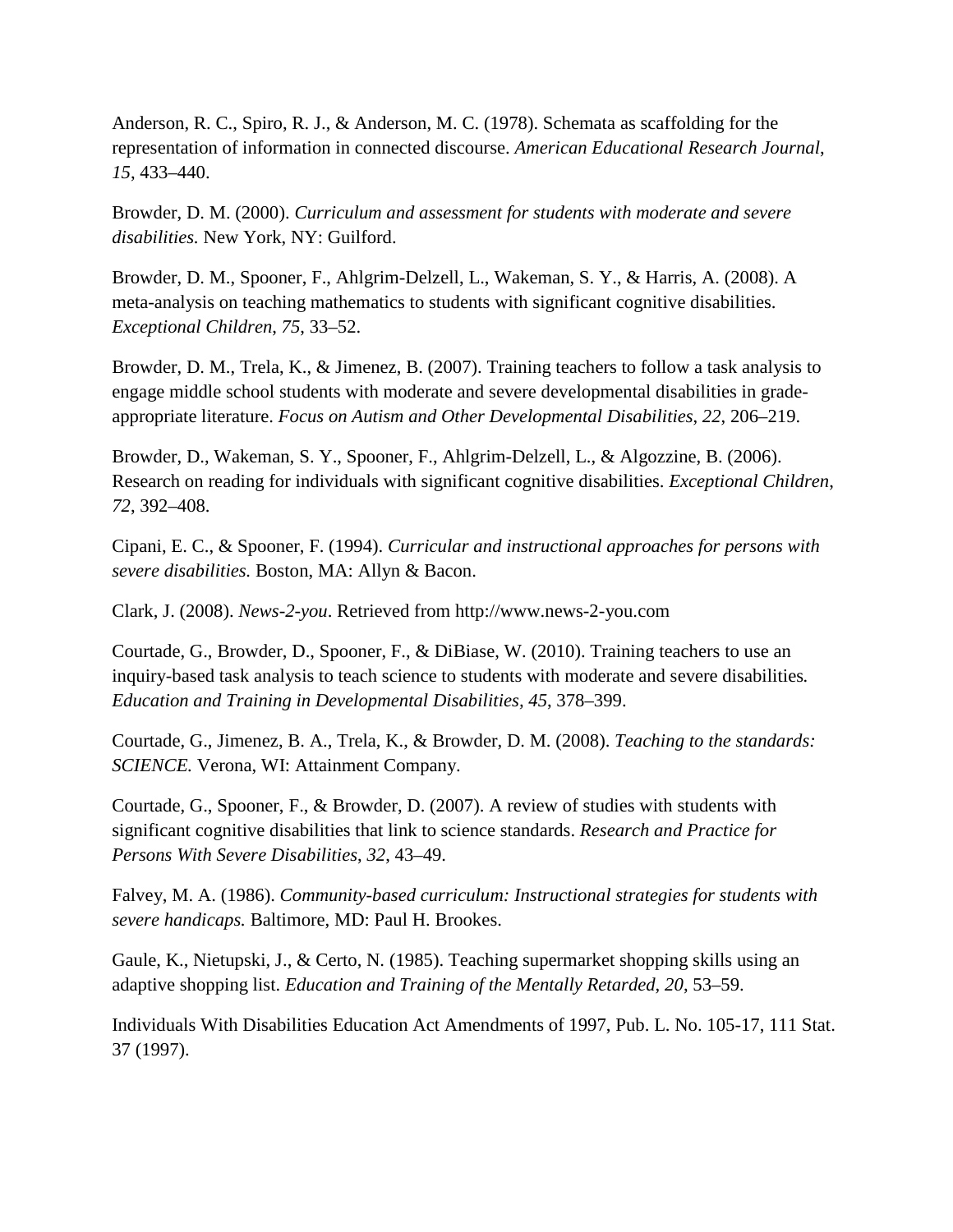Ives, B., & Hoy, C. (2003). Graphic organizers applied to higherlevel secondary mathematics. *Learning Disabilities Research and Practice, 18*, 36–51.

Jimenez, B. A., Browder, D. M., & Courtade, G. (2008). Teaching an algebraic equation to high school students with moderate developmental disabilities. *Education and Training in Developmental Disabilities*, *43*, 266–274.

Maccini, P., & Gagnon, J. C. (2002). Perceptions and application of NCTM standards by special and general education teachers. *Exceptional Children*, *68*, 325–344.

Maccini, P., & Hughes, C. A. (1997). Mathematics interventions for adolescents with learning disabilities. *Learning Disabilities Research and Practice*, *12*, 168–176.

Magnusson, S. J., & Palincsar, A. S. (1995). The learning environment as a site of science education reform. *Theory Into Practice*, *34*, 43–50.

McDonnell, L. M., McLaughlin, M. J., & Morison, P. (Eds.). (1997). *Educating one and all: Students with disabilities and standards-based reform.* Washington, DC: National Academy Press. Retrieved from ERIC database. (ED409677)

National Council of Teachers of Mathematics. (2002). *Principles and standards for school mathematics.* Reston, VA: Author.

National Research Council. (1996). *National Science Education Standards*. Washington, DC: National Academy Press.

No Child Left Behind Act of 2001, Pub. L. No. 107-110, 115 Stat. 1425 (2002).

Polychronis, S. C., McDonnell, J., & Johnson, J. W. (2004). A comparison of two trial distribution schedules in embedded instruction. *Focus on Autism and Other Developmental Disabilities*, *19*, 140–151.

Pugalee, D. K. (2004). A comparison of verbal and written descriptions of students' problem solving processes. *Educational Studies in Mathematics*, *55*, 27–47.

Ryndak, D. L., & Alper, S. (2002). *Curriculum and instruction for students with significant disabilities in inclusive settings* (Rev. ed.). Boston, MA: Allyn & Bacon.

Snell, M. E., & Brown, F. (Eds.). (2006). *Instruction of students with severe disabilities* (6th ed.). Upper Saddle River, NJ: Prentice Hall.

Snyder, E. P. (2002). Teaching students with combined behavioral disorders and mental retardation to lead their own IEP meetings. *Behavioral Disorders*, *27*, 340–357.